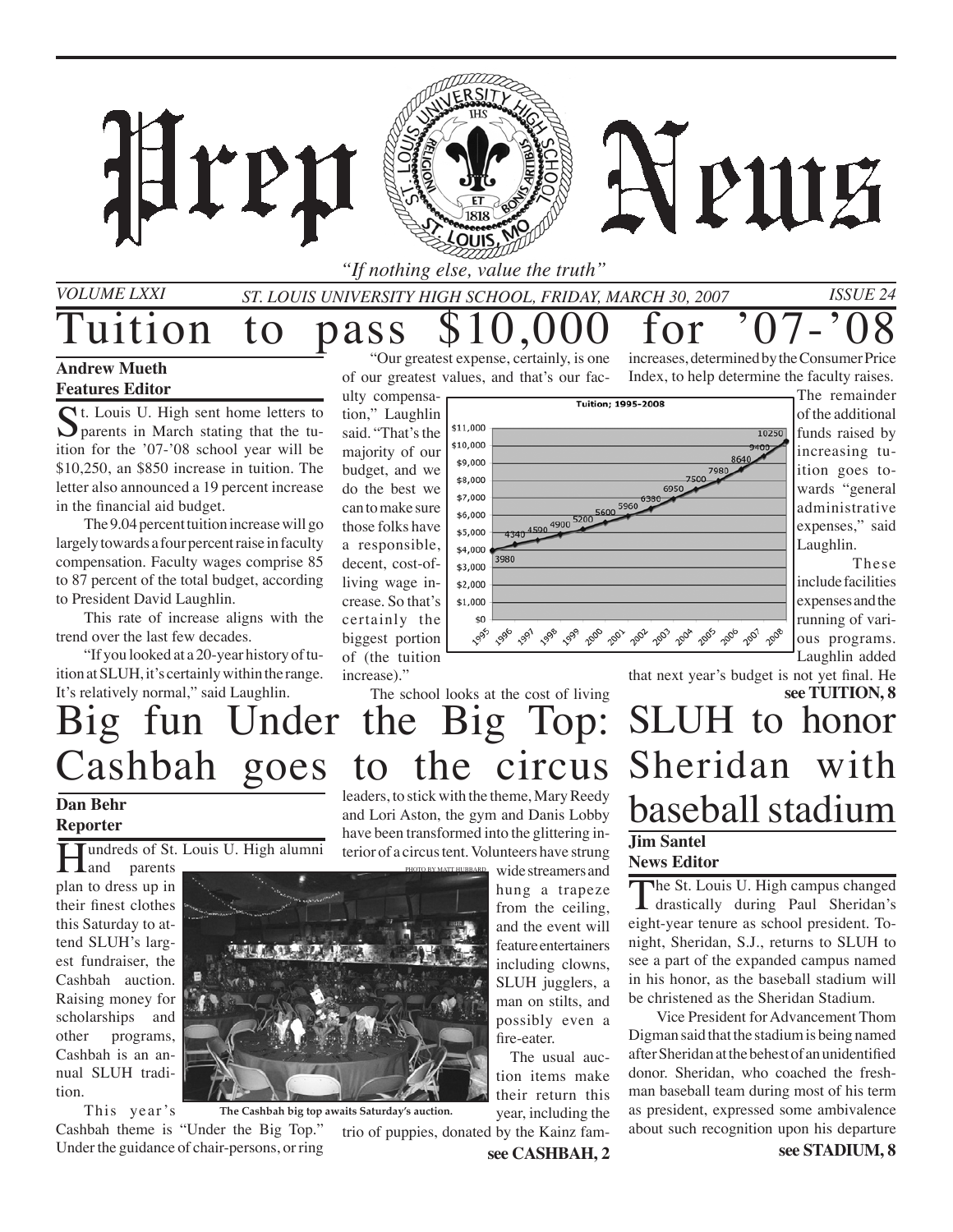# **2 News** March 30, 2007  $\overline{\text{Schumacher}}, \text{'08, earns }$  36 on ACT

## **Brian Bettonville Staff**

Junior Stephen Schumacher became<br>the eighth St. Louis U. High student to Tunior Stephen Schumacher became receive a perfect score of 36 on the ACT in the past four years. Schumacher joins Paul Barker, '05, Matt Ampleman, '06, Timo Kim, '06, Andrew Schroeder, '06, Joel Westwood, '06, Micah Manary, '07, and Todd Swift, '07 in this elite group of SLUH test-takers.

"I felt I was doing all right (on the ACT), but I felt kind of rushed on the math and the science," said Schumacher, who took the ACT on Feb. 10. "I had taken (the ACT) once before and I did pretty well on it."

The first time he took the test on Dec. 9 of last year, Schumacher earned a 35, a single point away from a perfect score. His retake

## **Peter Mackowiak Core Staff**

Student Council (STUCO) is planning<br>to survey St. Louis U. High's student drivers to help decide how to address English teacher Rich Moran's parking proposal.

 Moran's proposal calls for the administration to "grant parking advantages to cars that are neither SUVs nor large pickups" in both the student and the faculty /staff parking lots. Moran's proposal was introduced and hotly debated at STUCO's Feb. 22 forum.

STUCO met with Moran three weeks ago to clarify the specifics of the proposal, as they had only heard the plan in full at the forum. STUCO officers also asked Moran questions about his motives for presenting them the proposal and about possible changes that could improve the plan.

"We wanted to make sure that we understood where (Moran) was coming from, and to talk to him about how we might tweak (the proposal.) … The meeting gave us a good idea of where to go from the forum," said STUCO moderator Brock Kesterson.

STUCO met on Wednesday to determine the best way to act upon the proposal. They decided to survey SLUH drivers to get an idea of what kinds of cars students drive and how many students carpool to school. STUCO hopes to distribute the survey before

on February's test, however, gave him the extra point for a perfect score.

Earning a perfect score on the ACT is an incredible accomplishment. Of the 1,206,455 students who took the ACT in 2006, only 216 received a perfect score. This group of students greatly exceeded the national average, which was 21.1 in 2006 and 20.9 in 2004 and 2005.



**Steve Schumacher, the most recent member of the St. Louis U. High student to recieve a 36 on the ACT.**

Schumacher has performed well in other academic areas as well. He scored a 227 out

of 240 on the PSAT and currently has a 4.43 GPA. With achievements like these, the future Photo by Matt Hubbard

looks very bright for Schumacher.

"I've been thinking about (the seminary) for a long time. My parents have told me that it would probably be better to go and get my college experience and get a degree and then go to the seminary, and I think that's pretty good advice,"

**see SCHUMACHER, 12**

said Schumacher. He added, "I think if I go into the seminary, I would probably go with

# oran, hone eco-friendly parking

### Easter Break.

The results of the referendum will chiefly determine how STUCO chooses to structure a proposal to the administration. Kesterson said that their options include granting parking advantages based on type of car, whether or not the driver carpools, or some combination of the two.

Moran cited enforceability as a potential roadblock to any such proposal, but he believes that the SLUH community is capable of change. Kesterson added that, "(Enforcing a policy) is going to take help from security… or staff or student moderators. It's going to take an effort, but if the students understand what is at stake, hopefully they shouldn't have a problem adjusting."

Senior privilege is another issue that the proposal would have to address. STUCO President Paul Merrill said that STUCO would be willing to include seniority in a new plan (senior carpoolers parking closer than junior carpoolers, for example), but that the issue would not stop a plan from happening.

Moran said that there are flaws in the proposal, such as the situation where a type of SUV could be more efficient than a smaller car. "It's not going to be completely fair, but what you want from a social policy is something that guides people toward greater social justice."

Regardless, STUCO and Moran agree that any proposal passed on to the administration would take effect at the beginning of next school year at earliest. "That way, it dovetails nicely with the Highway 40 situation," said Moran.

# CASHBAH

(from 1)

ily, and assorted SLUH memorabilia. However, there are also many newer, more exotic prizes, including trips to Hawaii, Montana, Discovery Cove in Orlando, and Kiawah.

This year's Cashbah car is a hybrid Toyota Prius, donated by the Newbold family. Sports memorabilia plays a big role in every Cashbah, but this year with a Cardinals World Series victory, there is a huge increase in tickets, jerseys, and a variety of other sports-related prizes. There is also an impressive amount of fine jewelry, some with SLUH motifs such as the Fleur-Des-Lis, and antiques.

SLUH father Steve DeBrecht has worked daily for the past couple weeks to finish up the refurbishing of all the antiques. Along with the individual prizes, which are for the most part donated by businesses, alumni, or families, there are **see BIG TOP, 8**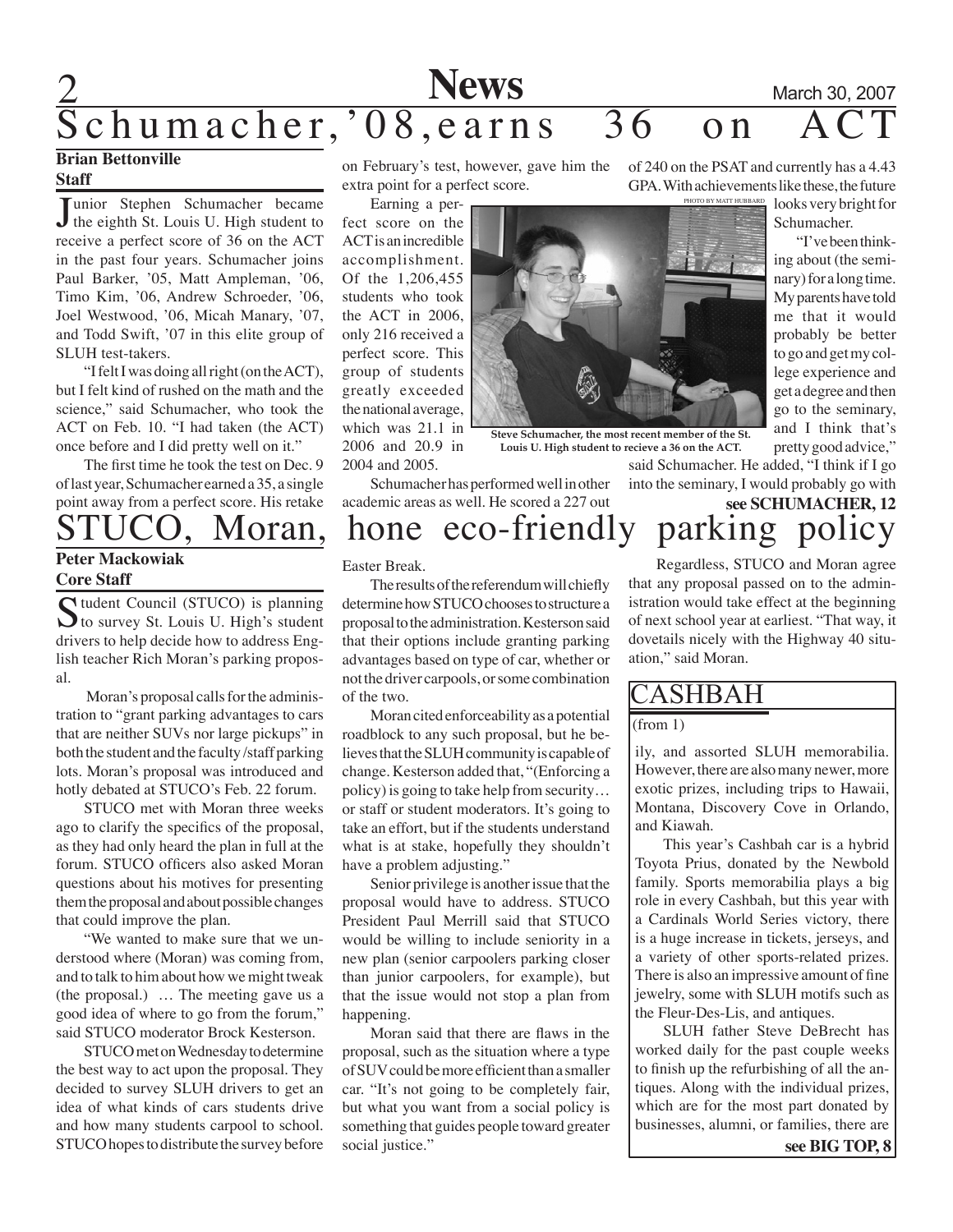# **News Feature** 30, 2007<br> **News Feature** 3

# Vision 2000 and class at SLUH: A *PN* special report

# **Charlie Landis & Jim Santel**

## **News Editors**

As students walk from the parking lot full of 350 automobiles, chances are that quite a few of them will be wearing Polo shirts, Birkenstocks, and North Face or Columbia jackets. Chances are even better that each student will have a cell phone in his pocket. The presence of these expensive items, as well as the new athletic facilities and the forthcoming multi-million dollar Student Life Center (part of the school's \$32 million Vision 2000 expansion program), may reflect a pattern of increasing wealth at St. Louis U. High.

"Every kid has a cell phone," said economics teacher Peggy Pride. "You see lots of iPods. Those are two expensive devices. When I started here I didn't see anything like that."

Pride said that families at SLUH seem to increasingly come from the wealthy upper-middle class, rather than the working class. These changes may have occurred because of the increasing economic pressures faced by the middle class families that look into attending SLUH.

Pride gave her definition of a middle class family as, "probably one that owns their own home, has adequate transportation, every season the kids get new clothes, they might go on a vacation, they probably have some savings, probably both parents work. They're not living paycheck to paycheck, they're living pretty good. ... They have a nest egg that's for college; they might have also another nest egg for emergency."

Pride also described a typical upper middle class family as "probably more skilled, so they earn higher wages. ... (and they are) someone who has more education or training." Pride said that the displays of affluence around the school are an example of conspicuous consumption, an economic concept described by Hoarst Veblin.

"(Veblin) said that the consumption we have, what we buy, we don't buy for utility. We don't buy it for satisfaction—we buy it to impress someone else," Pride said.

Pride said that conspicuous consumption can be applied to some aspects of Vision 2000: "The school has to 'keep up with the Joneses.' Really, this is kind of a struggle. … We have to keep up with the Joneses to keep the enrollment, because we're competing with CBC, with the schools in West County. And so do you keep up with the Joneses with fields in the back (of the school)? Visual representations? Or do you keep up with the Joneses by hiring the best teachers, paying them good money, and providing professional development—paying for the best academic environment you can create?"

"I'm not denying the fact that a lot of that V2K money is going to technology, and the school has upgraded its technology, and that's fabulous. I'm saying there's plenty of other ways to improve the academic (environment). … Some of that money could have gone to a few more teachers," Pride said. She added that her AP classes have about 28 kids each, and that the optimum class number "would be 24 or 25."

The gradual demographic shift from working to upper middle class is likely the result of the ever-increasing cost of

attending SLUH. Currently, SLUH costs \$9,400 to attend. This price tag, according to Vice President of Advancement Thom Digman, makes it hard for middle class families to attend school here. "I think (affording SLUH) is a struggle for families, and that's something we constantly keep an eye on. That's probably the reason why we discount our education as much as we do, as a way of trying to keep it affordable for all families."

SLUH discounts its tuition by \$3,362. The actual cost of educating each student for '06-'07 is \$12,762. The gap in tuition is covered by alumni donations, fundraisers such as Cashbah, and interest earned from the school's endowment. Next year, tuition will increase again to \$10,250 (see article, pg.1).

Physics teacher Paul Baudendistel said, "If I'm a parent, and I'm struggling to pay for Catholic grade school education, and I see that line that says \$10,000, I don't even want to look further than that. … Our population has changed."

Laughlin commented in an interview with Andrew Mueth about tuition, "If I worked really hard to keep (tuition) to four digits this year, it's going to go to five (next year anyway)."

Board Chairman Tom Santel, '76, said that the Board's biggest challenge is keeping costs down, and that the increase in tuition comes largely from the decline of the Jesuit population.

Said Digman, "I think that it is true that families make a sacrifice to send their boys here. I think the number one issue that we as a school struggle with is to provide the best quality education that we can at the most affordable price that we can. I think that is probably the number one issue that we worry about the most, that we work towards. I think we do a pretty fair job, but we'd sure like to be better, and we're constantly searching for ways to ensure that we keep this place affordable for families of all means."

When Ralph Houlihan, S.J., attended SLUH from 1948- 1952, tuition was fixed at \$180. According to Westegg.com's inflation generator, \$180 in 1952 is worth about \$1,471.13 in 2006 dollars.

"Any kid that had a car was very special," he said. Now, the student lot is saturated with cars. Houlihan also added, "Even (in 1948) we had a mix (of economic classes). We had a guy in our class who was very wealthy."

Houlihan added that SLUH has an academic program akin to those at elite area schools John Burroughs and MICDS while maintaining a tuition half of that at those schools.

According to a chart from the U.S. Census Bureau, the upper middle class comprises about 15 percent of the American population, and consists mostly of households of over \$100,000 with two incomes. Upper middle class families, according to the Census Bureau, are "white collar professionals" with graduate degrees, while lower middle class workers have bachelor degrees and earn \$32,000-\$60,000 a year.

Throughout the nation, Pride said, "The rich are getting richer and the poor are coming up, but at a slower rate than the rich." She added, "The middle class is shrinking."

Pride said that the average SLUH family probably rests between the upper middle and middle classes. "I think we're on the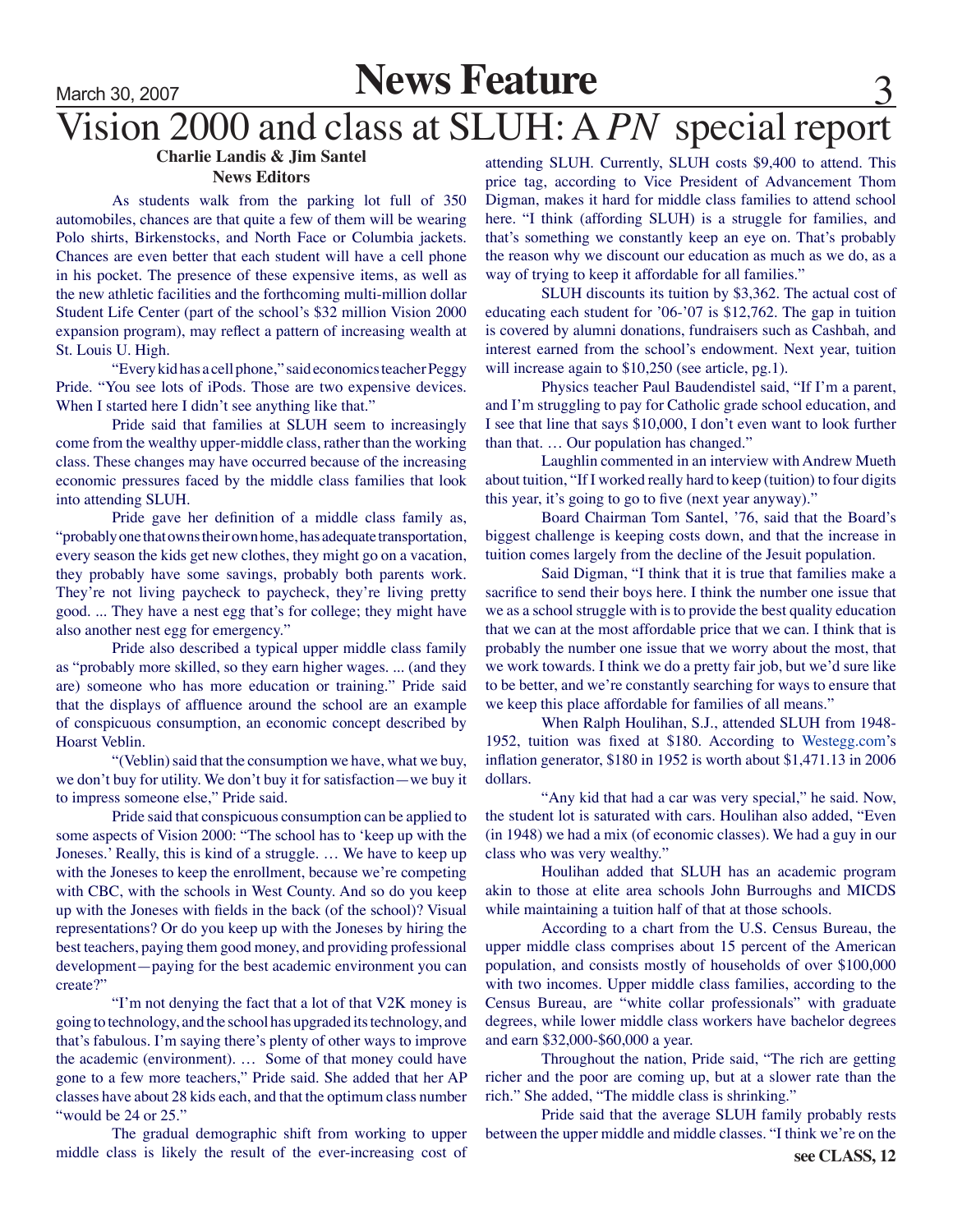# **4** Mews March 30, 2007 Apathy, new policy cancels ACES mixer

## **Jim Margherio Reporter**

As February came and went, many<br>in the St. Louis U. High community wondered at the cancellation of one the month's more anticipated events: the ACES mixer. Held annually during February in honor of Black History Month, the ACES mixer is a fun and friendly way to raise awareness for the group. The Association for Cultural Enrichment at SLUH hopes to attract students from all areas of St. Louis to come and enjoy themselves in an open and relaxed atmosphere.

In previous years, the mixer has been a success. The reasons for its cancellation,

according to Director of Diversity Robert Evans, were a "lack of interest" among ACES members, along with the new mixer policy stipulating that boys from other schools would not be allowed to attend SLUH hosted mixers. This policy was instituted for the school year in order to prevent some of the rowdy behavior displayed at mixers during the past.

Evans said he is disappointed with the policy. According to Evans, the ACES mixer is supposed to be a night when anyone and everyone can get together and celebrate diversity, and create an accepting and inclusive atmosphere. As long as the new policy is in place, severely restricting attendance, Evans argued that the mixer can't provide such an atmosphere.

Junior Aaron Shepard wholeheartedly agreed with Evans. He said that the new policy "defeats the purpose" of the mixer, and he knows that students from other schools, especially girls, "didn't like (the policy) at all."

Shepard also agreed that lack of participation in ACES was a reason for the mixer being cancelled. He added that leadership is "not what it used to be," citing his freshman and sophomore years as being much more active.

Shepard remains hopeful that next year, ACES will once again be in full swing, including the mixer.

# 44 SLUH students attend Mission Mexico trip

## **Christian Ronzio Core Staff**

Forty-four SLUH students, four teach-ers and several parents teamed up to build three houses for the homeless in Reynosa, Mexico, over spring break, from March 19-24. Reynosa is a large border city, with almost 500,000 inhabitants. It is located across the border from McAllen, at the southern tip of Texas, roughly 100 miles from the Gulf of Mexico. SLUH students joined with a group from Cor Jesu Academy to build seven houses over four days.

SLUH's Mission Mexico is run through Strategic Alliance, which sets up trips year round for groups to build homes in Reynosa. Strategic alliance "attempts to help churches and individuals reach out to other cultures through short term mission trips," according to Strategicalliance.org. Since 1993, Strategic Alliance has been responsible for the construction of more than 1000 homes in Spanish "colonias."

Colonias are neighborhoods on the outreaches of Reynosa. They are made up of roughly 400-700 houses apiece. They have no paved roads, and the houses rarely have anything but dirt for the floor.

The homes cost \$2800 apiece, in addition to the cost of goods for the family of the house. Fundraising began during the first semester by STUCO Vice President for Pastoral Activities Kyle McCollom, who was

also in charge of the trip.

Each of the three SLUH teams was designated to build a home from the ground up for a specific family. At the end of the build, the homes were furnished with gifts students were able to pack in bags, such as flashlights and clothing, as well as a mattress, a small gas stove, and a table.

 Day one of construction consisted of laying the cinderblock foundations and building the floor. Most teams also finished and raised one or two walls.

Each of the teams finished the walls and began the roof on day two, and tried to complete the painting.

Day three was a finishing day used mostly for the completion of roofs and the installation of floor and window rim, tasks far more difficult in practice than in theory.

The homes built would be considered little more than large shacks in the U.S. They were 20 feet by 12 feet with three windows, a door and a loft. There was no insulation or other luxuries. Even so, the homes were a tremendous improvement upon the existing structures where the families lived, and each of the families was truly grateful.

"It was amazing," said senior Joel Schmidt. "Seeing the progress we made at the end of each day and the impact that it had on each of the families was amazing. It was a lot different from normal service because it was a much more physical impact, but it carried the same emotions."

Senior Joe Vitale said, "The best part

of the trip for me was seeing the house we built last year. It was great to see how much the family was able to grow after we gave them the foundation of a house."

Planning for the trip began as far back as last summer, when three committees were created to oversee the trip, according to McCollum. The pastoral, construction, and executive committees each took over a part of the trip.

"The main thing for this year was to keep track of everything that we did," said McCollum. "I made a binder which includes dates, and timetables for planning. We want this to be easy to organize for years to come and ensure that it goes smoothly next year and into the future."

Students raised some of the required \$9000 through volunteering at Soulard Octoberfest and STUCO drives. The rest came in donations from NHS, Mother's Club, Father's Club, and various individuals.

"The money is definitely something we have to worry about for next year," said Mc-Collom. "The organizations that gave us the money don't have the resources to keep that up year after year. We're definitely looking for other sponsorships next year."

Mission: Mexico is set to continue for years to come, with junior Eric Lampe taking the reins from McCollum for next year's trip. To see the trip blog, visit Missionmexico2007.blogspot.com.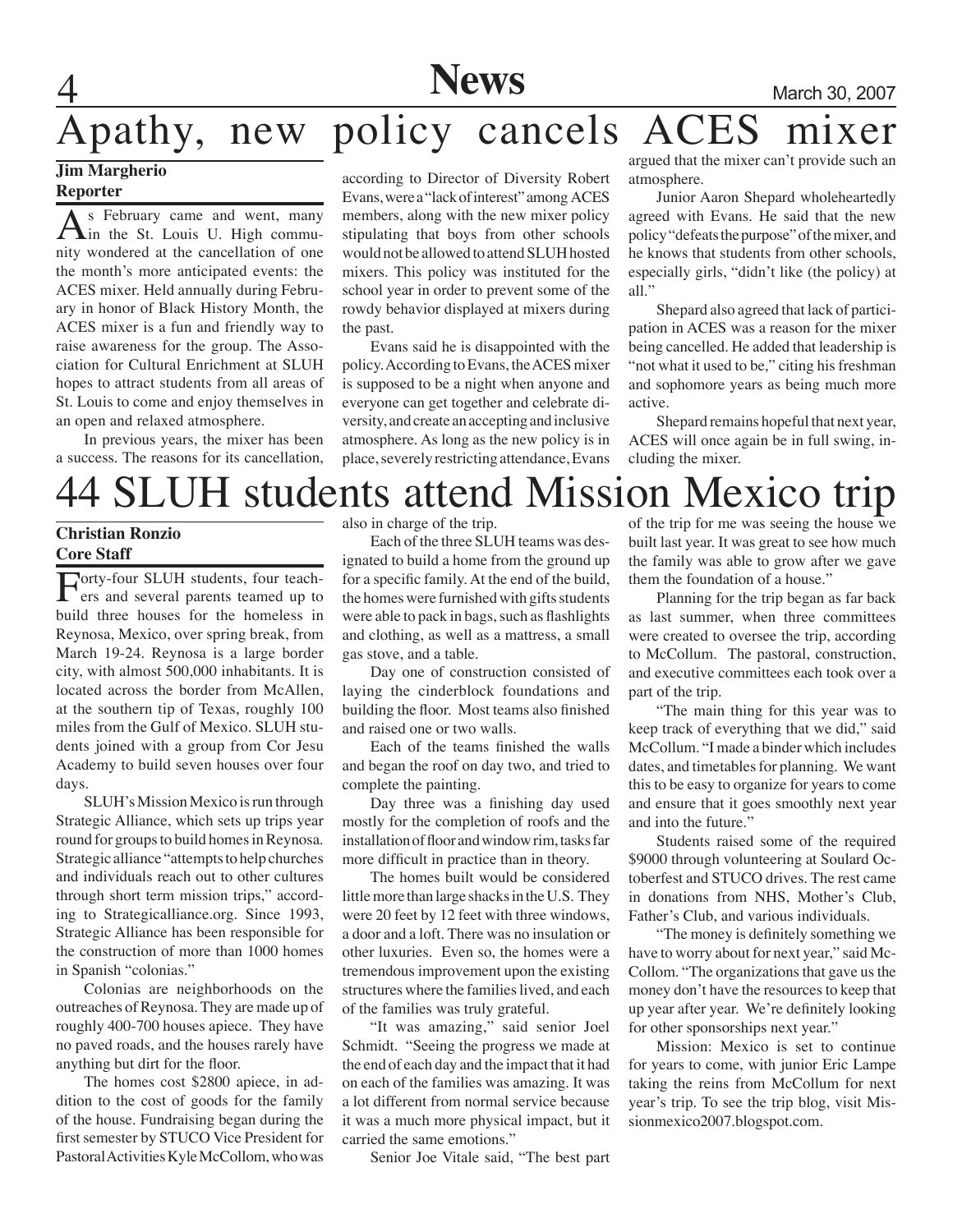# March 30, 2007 **Sports** 5

# Waterpoloers easily remain undefeated

## **John Martin, Ray Kreienkamp Reporters**

Over the past three weeks, the Water-<br>polobills  $(7-0)$  have mowed through their opponents, thus defending their No.1 state ranking every week so far. Despite the blistering start, the season has had some bumps, most notably against Oakville on Mar. 21, when the Jr. Bills eked out a 7-6 victory.

"We didn't play the game the way we wanted to, Oakville seemed to control the pace of the game," commented Ray Kreienkamp.

 Despite this bump, the Jr. Bills have rolled otherwise. On Mar. 15, they shut out the Chaminade Red Devils, their foe from last season, in a convincing 7-0 victory. In the same way, the Jr. Bills beat MICDS 13-5 and Kirkwood 12-1, teams who have always been competitive water polo schools.

 On Wednesday, the Jr. Bills continued their unbeaten streak by taming the Marquette Mustangs 15-5. Just 40 seconds into

the game the AquaJocks had already struck twice. Junior Tim Dale scored off the first play of the game, and Kreienkamp followed with a goal of his own seconds later. The quick attack set the tempo for the game, and the Bills coasted into an easy victory.

 The Jr. Bills success thus far has been created by the teamwork of a very talented team. Jim Heafner, the Jr. Bills 2-meter, has come fast out of the gates and ranks among the top scorers in the state. Heafner has scored no fewer than three goals in every game, and just this week was named Fox 2 Athlete of the Week. The offense has also been anchored by Dale, and the strong counterattack skills of Tom Tandler and Jake Roeckle.

 Kreienkamp and Kerry Read have both brought a strong defense to play in front of JasonAppelbaum.Appelbaum, the Jr. Bills' goal-minder, has absolutely dominated the net. His goals against average of 1.91 is over three times better than the second-best goalie in the state. Clearly, the Jr. Bills are playing well, but they still have areas of improvement that need to be addressed asthe season moves along.

 "Although we have a good record, we haven't really played up to our fullest potential as a team," stated Read. While the team has much room for improvement, it is always a good sign when a team is undefeated and still unsatisfied with its play.

The Jr. Bills have a very important week ahead of them. Today, the Jr. Bills will travel to Chicago to play for the first time out-ofstate in SLUH water polo history.

 "It will be an interesting tournament because we will be rooting for Lindbergh for the first time in school history. We want St. Louis water polo to have good representation," explained head coach Paul Baudendistel.

 Because of the season change, the Jr. Billsnowhavetheopportunitytoplayagainst out-of-state schools. The Jr. Bills look to be challenged and get some good games this weekend.

# Basebills slam competition, start unbeaten

## **Dan Everson Core Staff**

Solid hitting. Dominant pitching. Ag-<br>gressive base running. Clean defense. The St. Louis U. High Basebills have featured all of these tools en route to a 5-0 record, including 63 total runs scored against opponents' five.

The Jr. Bill reserves had a chance to star when Cleveland came to SLUH on Mar. 27. Giving the substitutes some playing time did not cost the Computerteacherbills much, though, as they took down the Commanders 13-0, ending in the fifth inning thanks to the mercy rule.

Many of the Jr. Bills' runs scored because of Cleveland pitchers' lack of control (12 walks). Four of the first five came home in exhilarating fashion, though, when junior designated hitter Kyle Brennan ripped a 3-2 delivery over the right-field fence for the first home run of the season—a grand slam.

Three pitchers, juniors Zach Villmer and A.J. Greiner and freshman Andrew Ostapowicz, combined to no-hit the Commanders. They struck out eight of the total 15 batters

faced, complementing the efforts of Brennan and the GrandSalamibills' offense.

Belleville West traveled to cam-

pus the previous day for what was a closer contest. Junior pitcher Matt Holtshouser faced trouble early on after an error on the first play of the game. He calmly worked out of trouble, though, and did not surrender a hit until the fourth inning—the only hit against him through his six innings of shutout baseball. He picked up the win as SLUH defeated the Illinoisans 6-0.

"Wow. Wow. Excellent. He was around the plate," head coach Steve Nicollerat said of

Holtshouser's performance. "He had some great defense behind him, too, that day."



**Senior Andrew Balzer checks, kicks, and pitches strikes versus DeSoto.**

the third, with Belgeri on third and Kenny

**see JUPITER, 13** again with two outs in

**see OFF THE DEEP END, 13** Holtshouser indeed relied on his defense to get 16 of his 18 outs, and they turned in some spectacular plays. Third baseman David Eagleton made a Rolen-esque backhand stop and a long throw to

first to open the top of third with an out. Junior shortstop Adam Belgeri followed with a leaping snag of his own. The GoldGlovebills turned two double plays, and an inning-ending 4-6-3

in the sixth featured a remarkable sliding stop by second basemen Joe Rabe. The Jr. Bill offense took

advantage of two walks and a fielding error to go up 3-0 in the second. They threatened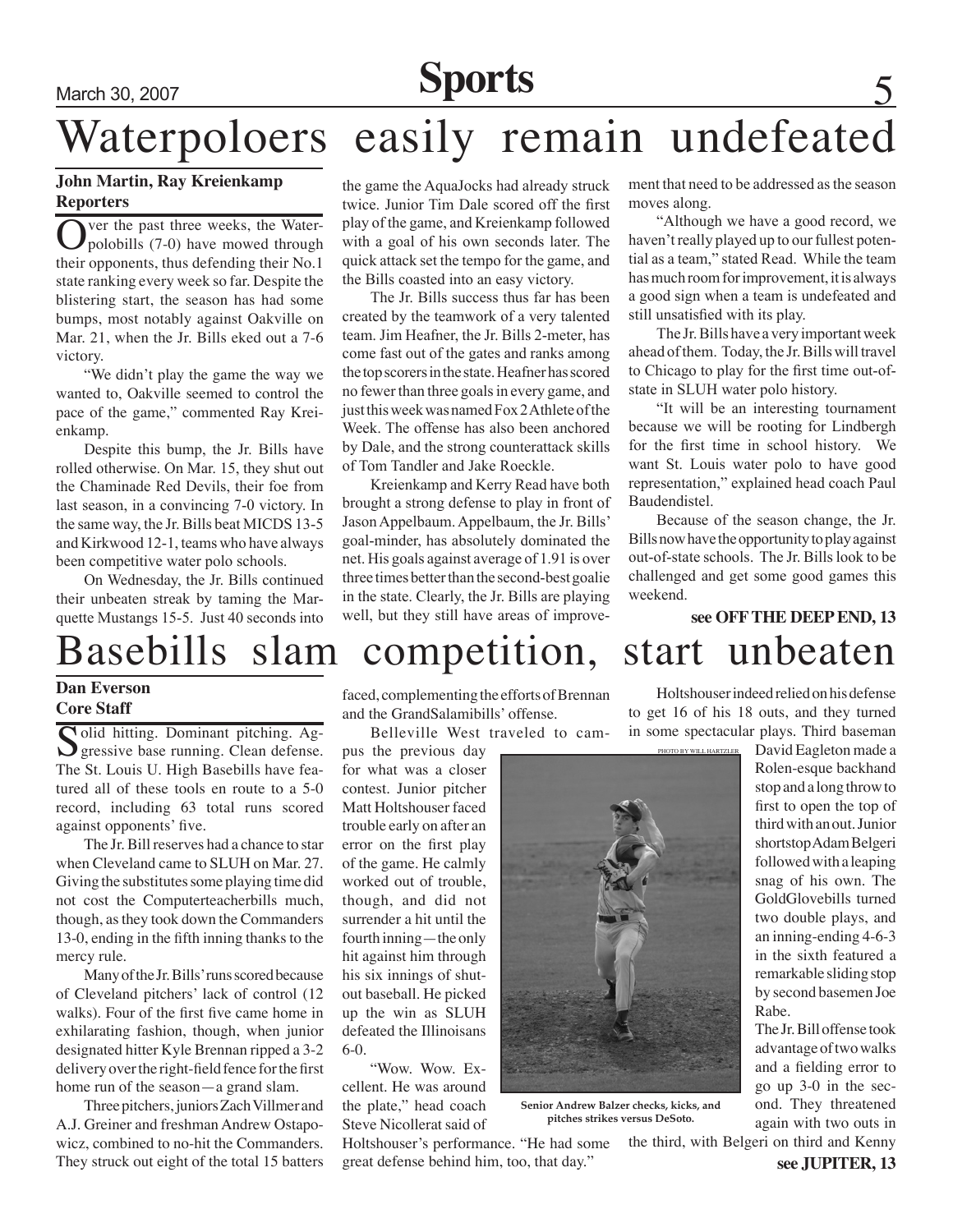# **6 Sports** March 30, 2007

# Linharesbills face steeplechase en route to second place behind McCluer at Wash. U.

## **Matt Lawder Reporter**

 $\overline{I}$ ith temperatures hovering at an astounding 75 degrees, SLUH set to work showing the field at Washington University last weekend that this year's team will be as powerful as last year's state championship squad.

The meet opened with the 4x800-meter relay, where the team of Nathan Banet, junior Mike McCafferty, sophomore David Kuciejczyk-Kernan, and freshman Caleb Ford raced to third place with a time of 8:30.39. Sophomore sprinter Ronnie Wingo soon followed with the year's first event victory, capturing the 100-meter dash in 10.88 seconds.

The meet continued at a painstakingly slow pace with an obscene number of heats for each event. After long deliberations, Matt Lawder stumbled onto the track to cruise to a second-place finish in 4:23 in the 1600. Next, the 4x100-meter relay squad of Ryan Bren-

nan, Kaelan Mayfield, junior Matt Miller, and Wingo sped to victory in 43.45. Brennan came back later with another good showing in the 400, placing fourth in 52.50.

In the 800, McCafferty raced again to points, this time edging into eighth place with a time of 2:06.95. Mayfield also returned to race the 200, scoring more points with a seven place finish in a time of 23.75.

Finally, the meet reached the premier event of the afternoon, the 2,000-meter steeplechase. A rarely seen event (this is the only time this year SLUH will race in this event), the steeplechase consists of five laps around the track with five large barriers spanning the lanes, which each racer must hurdle. In addition to the hurdle, there is a water pit that the racer must jump over after one of the hurdles.

Each year it is a sight to behold as athletes go crashing into the water, splashing the crowd. This year, the crowd was once again appeased, with a girl sinking almost fully

underneath the water and one boy tripping over the hurdle and face-planting into the pit. SLUH had two racers score: Sam Emery placed fifth in 6:59.13 and junior Steve Schumacher set the new school record with a third-place finish and a time of 6:58.38.

After the crowd had its appetite filled with the steeplechase, they received a nice dessert with the 3200. SLUH entered all freshmen into this varsity event, throwing them to the wolves to see how they would fare. Ford ran an amazing 10:17.71 for sixth place, followed closely by freshman Bill Gabler in eighth with a 10:20.85. Both times were just shy of SLUH's freshman record.

The meet concluded with SLUH finishing second behind McCluer.

Distance coach Joe Porter said after the meet, "It was an impressive showing this early in the year. I think we (should) take these results and we work with them and can really have a great squad by the end of the year. This team really shows promise."

# limlitz drains threes in faculty/senior finale

## **Kevin Casey Core Staff**

More students than usual packed into<br>the gym to watch the annual St. Louis U. High faculty vs. seniors basketball game on Friday, March 9. Although the game promised to be exciting—a promise the players of the game most certainly kept—students and teachers alike came to get a glimpse of P.E. teacher Joe Mimlitz, the unanimous star of the game.

After 29 years at SLUH, Mimlitz announced he will be retiring at the end of this school year. "I wanted to give him one last game," explained history teacher Dave Barton, who asked Mimlitz to play on the faculty team. "He's always been a favorite of the students and a lot of the faculty, too."

This was apparent for senior Joel Berger, who attended the game. "Probably (almost) everyone showed up just to see Mr. Mimlitz," Berger said. "It was kind of cool just to watch him; I'd never seen him play before. He's supposed to be a really good basketball

player, from what I've heard."

Simply "good" may be an understatement, though, as could be seen from watching the game. "In the warm-ups before the

game started I think he made seven or eight threepointers in a row," said Barton.

Sopho m o r e D a v e B l o u n t reiterated this, saying, "(The game) was



**P.E. teacher Joe Mimlitz steps on the court for the Faculty All Star basketball game to cheers from the faculty sections.**

very entertaining, a lot of action going on. You had … Mimlitz hitting threes like crazy. It was pretty good stuff."

**see SMOKIN' JOE, 14** younger I played. We've got a lot of younger faculty, and they tend to play," Mimlitz explained. "You realize your age after

Mimlitz hit two threes for six points

during the game, which the faculty won in the final minute.

Barton continued, "He's better than most of the (teachers), even now. He's definitely

Photo by Anthony Sigilito

in better shape than many of us. He can still shoot the ball."

 Despite the fact that he still plays basketball regularly in leagues, Mimlitz hadn't participated in the SLUH faculty-senior game in at least 15 years. "Years ago when I was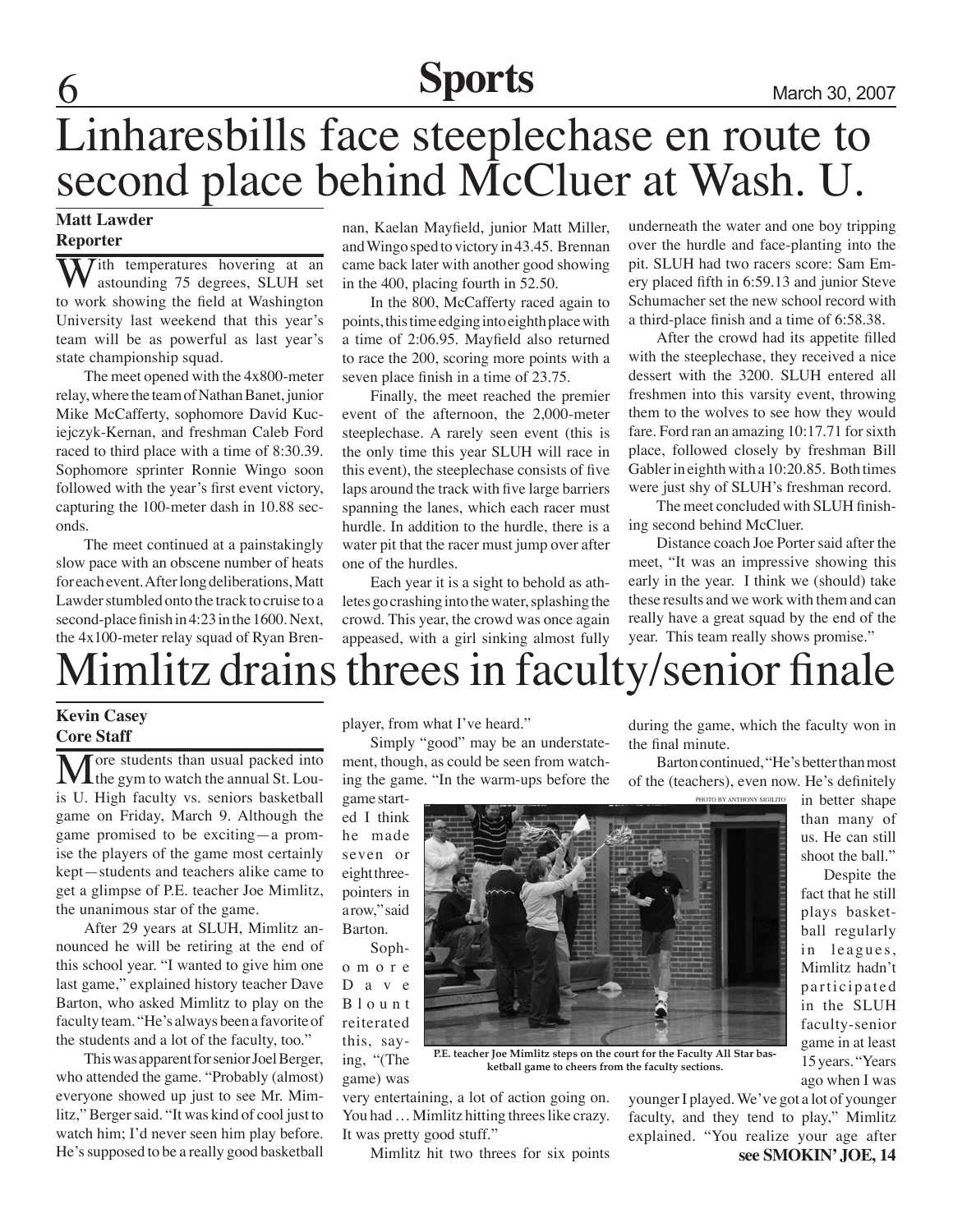# March 30, 2007<br>Two students reflect on Re Reynosa experiences

## **Drew Burkemper & Kevin Mueller Reporter**s

Thursday morning I found myself lying across three 1x4s— Mexican wood—fifteen feet in the air, and I wondered why this had to be the windiest day of the week. What did we do to deserve this? Wind can snap whole trees apart, much less the warped, knotted wood I was on. Fighting this force in order to position a sheet of razor-sharp tin was not the most intelligent idea. But it was an amazing experience.

I learned to trust fellow builders Ryan Pliske, Kenny Gravlin, and Dominic Zanaboni while overcoming my fear of heights. Yeah, okay, we probably shouldn't have been on the roof to start. Still, I became closer to those three classmates in one day than I had in four years. We became a team. Each person knew what to do when and how to do it. I held the top of the sheet as Ryan drilled the lower screws and Kenny handed us drills. We would then maneuver across and attach the next sheet. After we finished with some added help from Joel Schmidt, I looked at the fruit of our efforts. What was a pile of lumber three days earlier was now a house, and tomorrow we would make it into a home.

This was something. Many people talk about finding God through the people; well, I found Him through building that house. A group not exactly adept at building constructed a house from plywood and 2x4s and walked away with minimal injuries after following directions that were often incorrect. It certainly was not all our doing (although Ryan and I will take all the credit thrown our way)—it was God's. He worked through everyone.

By the second day, we all had our roles. Mr. Bommarito, Kenny, and Mr. Preis could straighten the curved plywood (this Mexican wood was tricky stuff) to make a wall flush with the frame of the house with best of them; Alex, Zak, Joey, and Mrs. McCollom owned the paint; Matt Rice was filming our every move and just being strong; and we all could measure and hammer with decent skill.

Our group, the blue team, was one unit, working with one another towards a common goal: building a house. The four of us on that roof was an extension of that unit, a unit formed out of necessity and made possible by the grace of God. It was pretty dominant.

This was my second year on the mission trip. When I returned home last year, I found myself questioning the impact of what we had just done. Honestly, does one house in one small, dirt-poor village make a difference? This year, I received my answer.

Late Friday morning, after our home was completed and dedicated, six of us returned to the site where we built last year. Our family had added an extension to their home, but the main building had remained untouched. We were immediately welcomed with immense hospitality and gratitude. The mother brought out pictures from last year, and we joked and reminisced for a few moments. Paul Merrill gave Gladys, the seventeen-year-old daughter, a rose because we all knew that he was her favourite from their relationship the year before. Looking around the house, we saw how our building was holding up (very well) as well as the plaque we had given the family last year, which still hung in a prominent spot.

While talking to the family, we learned that the mother has tumors and arthritis. This struck a chord with me because my grandmother is currently battling cancer. Realizing that my situation and the situation of a family in this colonia were nearly identical gave me a new frame of mind. For the first time, I really saw how similar we are, because our families are going through similar things.

Before we left, the mother told us several times how much the house meant to her, and that she prayed for us every day. Last year, fourteen strangers came into her life for four days, and she still remembers our names and prays for us each day. That is cool. That is the impact we had on this family. That moment in our reunion was the highlight of the trip for me, and left me with no doubt of the impact we had on the lives of the people in the colonia.

—*Drew Burkemper*

 $*$   $*$   $*$ 

While in Reynosa Mexico for SLUH's annual spring break mission trip, I was trying to find out what exactly was pulling me there. As one of only three freshmen on the trip, I went into this experience with an open attitude. I signed up last October to assist in building a house for a family in need in an area with nothing. The thing is, I didn't know exactly why I felt the call to go there. It all finally started to make sense as we pulled into the actual building site, a trash dump renovated into a settlement of makeshift houses known in the area as "the colonia."

Along with the garbage, terrible stench, and the most disgusting looking dogs I've ever seen, the colonia was also filled with a large, happy, faith-centered community of people. The time in between actually constructing the houses was spent playing with the children of the colonia. Although I spoke no Spanish prior to the trip, I soon realized that the universal language of the smile was the most important form of communication between two people.

Out of all the children I interacted with while in Mexico, I felt a very special connection with an eight-year-old boy named Irvin. Like most of the boys in the area, he loved soccer. Though it was something very simple, I instantly found something I had in common with him through our interest in the sport. Though we couldn't understand a word the other was saying, we were able to laugh and form what I believe to be a real friendship. Going into this, I figured playing with the kids would be a real bonus to the actual building, but I never actually expected to form a relationship with one of them.

The ability to form a friendship and connect with someone, though not being able to speak understandably to each other, I believe, is one of the most fascinating gifts we've been given. After understanding this, I realized my calling for the trip. I wasn't called on this mission simply to help the people of Reynosa, but also to discover myself and the great blessing of a human being's ability to interact and love with anyone they come into contact with—something that will stay with me forever.

—*Kevin Mueller*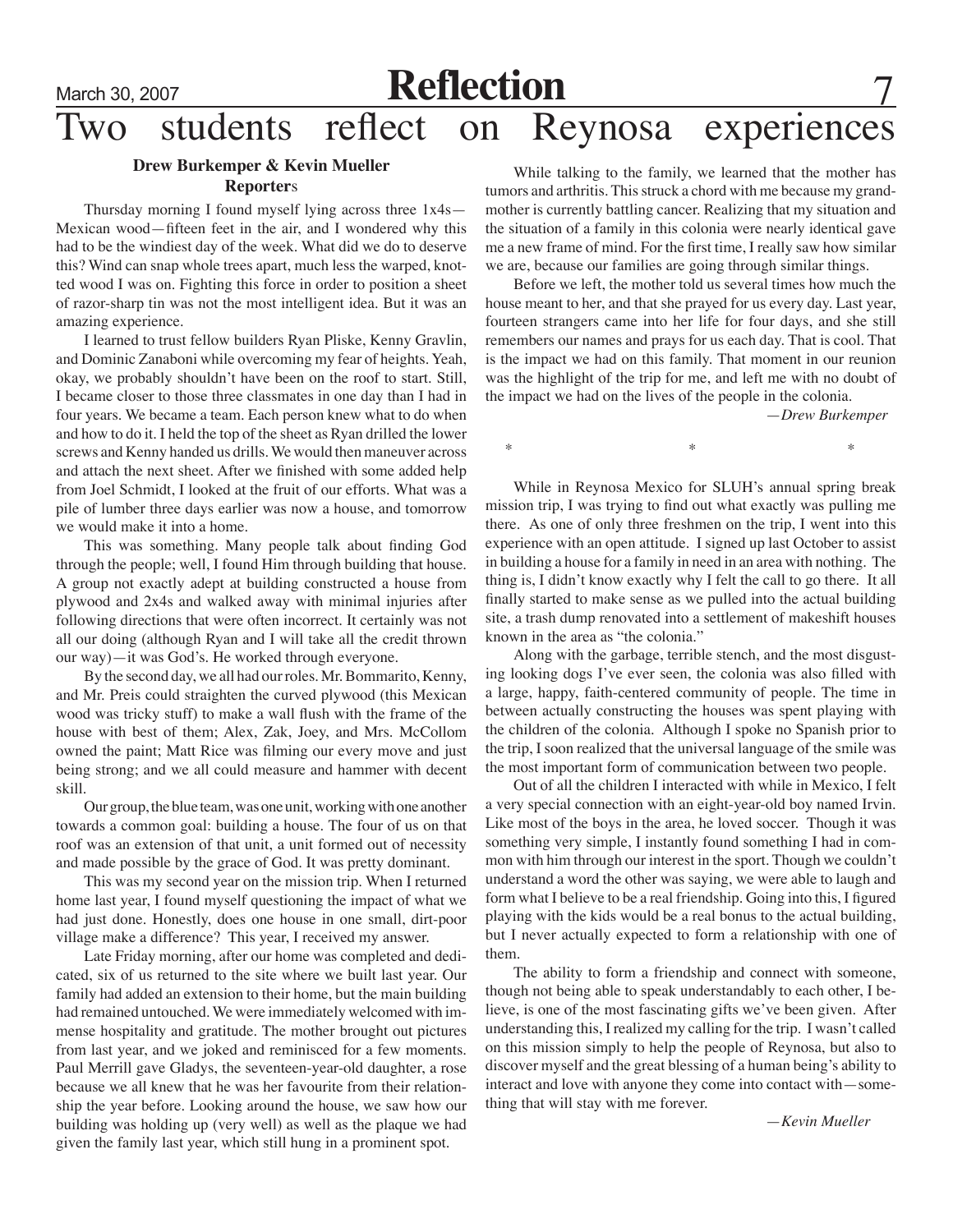# **8** Mews March 30, 2007 JITION

### (from 1)

noted that Vision 2000 comes from an entirely separate pool of funds and has no relation to the tuition increase.

Laughlin is proud that SLUH has increased next year's financial aid budget 19 percent, from \$925,000 this year to \$1.1 million next year.

"That (increase) is based on budgetary decisions," Laughlin said. "We want to continue to be as aggressive as possible in offering as much financial aid as we're able to, and still operate a program at a quality level for schools. It's a triangle of sorts: you've got tuition, you've got the program you want to offer, and you've got the financial assistance that's a proud tradition here. So I think our board and our administration has worked very hard … to try to start making some different decisions about how much

# STADIUM

### (from 1)

in the fall of 2005.

Sheridan's successor, David Laughlin, persuaded Sheridan to attend the dedication at a president's conference in January, under the auspices that Sheridan had been a baseball coach and that he was the driving force behind the Vision 2000 expansion program, of which the stadium is a part; however, Laughlin didn't tell Sheridan the stadium was being named after him. (Invitations sent to select members of the school community said that Sheridan was unaware the stadium would be named after him.)

Laughlin, who said that the dedication is "probably the worst-kept secret," told Sheridan of the ceremony's purpose last week so that the former president could prepare remarks for tonight.

Varsity baseball coach Steve Nicollerat said that as a coach, Sheridan "brought a real sense of importance and a real sense of appreciation" to the baseball program.

"Anytime the President takes time out of his schedule to teach a class"—Sheridan taught a unit of freshman theology while at SLUH—"and to coach," Nicollerat said, "I think that gives him a real appreciation for what a teacher does on a daily basis."

Both Laughlin and Nicollerat said that tonight's ceremony is about more than just baseball. "It's to honor someone who inspired financial aid we're going to allocate."

Laughlin called the aid increase "a proactive step, not a reactive step"—that is, the increase is not a response to worries from parents about paying tuition.

Assistant Principal for Academics Mark Michalski, as well as Admissions Director Craig Hannick, say that there are no more people than usual who are deciding SLUH is unaffordable to them, regardless of the tuition increase. Both stressed that admissions are need blind, and the 19 percent increase in tuition assistance will help meet even more families' needs.

Even with the tuition increase, there is a \$3,700 gap between the cost of educating one student and his tuition.

Laughlin also said that SLUH charges less in additional hidden fees that many other schools do, including technology and

the mission of the school," Laughlin said.

The ceremony is scheduled to begin at 6:15, although this time is subject to change, as it is between the games of tonight's doubleheader and doesn't account for extra innings. Tom Cummings, S.J., will bless the stadium, and Laughlin will preside as master of ceremonies.

The ceremony will culminate with the unveiling of a new scoreboard in the stadium's right field, with the stadium's new name on top. Director of Facilities Patrick Zarrick estimated the scoreboard's cost at about \$30,000. Laughlin said that the ceremony would be much simpler than October's dedication of the Drury Plaza, which featured a thunderous fireworks display. Sheridan will throw out the first pitch of the second game, which will commence around 7 p.m.

The ceremony intentionally coincides with the preview party for Saturday night's Cashbah auction. The party will double as the reception for the ceremony, and Digman said that he expects about 250-300 guests on hand for the dedication, including fans, invitees, and preview party attendees. In case of inclement weather, Digman said that the ceremony will be moved into the gym, where the scoreboard's unveiling will be viewed via closed-circuit television.

licensing fees, despite the "proliferation of technology" at SLUH.

"I think if there were someone else who's at four figures, and we're at five figures … some of that is what you mail off in a letter on paper, and then there's the reality of what you pay. I'm proud of what we have to offer, and that's the economy in which we have to offer it."

Finally, Laughlin emphasized the value of a SLUH education in terms of the 19 Advanced Placement courses offered. He said that 70 percent of last year's graduating class used at least some of their AP credit. This amounts to "thousands of dollars" of savings on college from using AP credit, according to Laughlin.

# BIG TOP

### (from 2)

baskets put together by homeroom moms and donated by students and their families.

Cashbah doesn't come without a cost, and this year's expenditures are estimated somewhere between \$80,000-\$90,000. However, "that's just a drop in the bucket compared to the amount the auction actually raises," said Digman. Cashbah, with the help of hundreds of parent, alumni, corporate, and student volunteers, raises hundreds of thousands of dollars for SLUH each year. Some of this money comes simply from donations made during an intermission in the oral auction. The money collected goes to many things, including scholarships.

Work on Cashbah started just days after the end of last year's auction. However, Reedy and Aston, along with the help of SLUH father Kent Newbold and alumnus Mark Montavanti, '72, did not take control until September. Working for hours in SLUH's basement, Reedy and Aston said that hosting Cashbah "is a full work day, basically a full-time job." Along with these parent volunteers, hundreds of parents and alumni have come in—some almost full time, others when they can—to create a productive and entertaining night.

The big top will be filled to capacity this year. "We are busting the doors down. We are sold out and at capacity," said Vice President for Advancement Thom Digman. Nearly 850 parents and alumni are thought to be attending this year's fundraiser.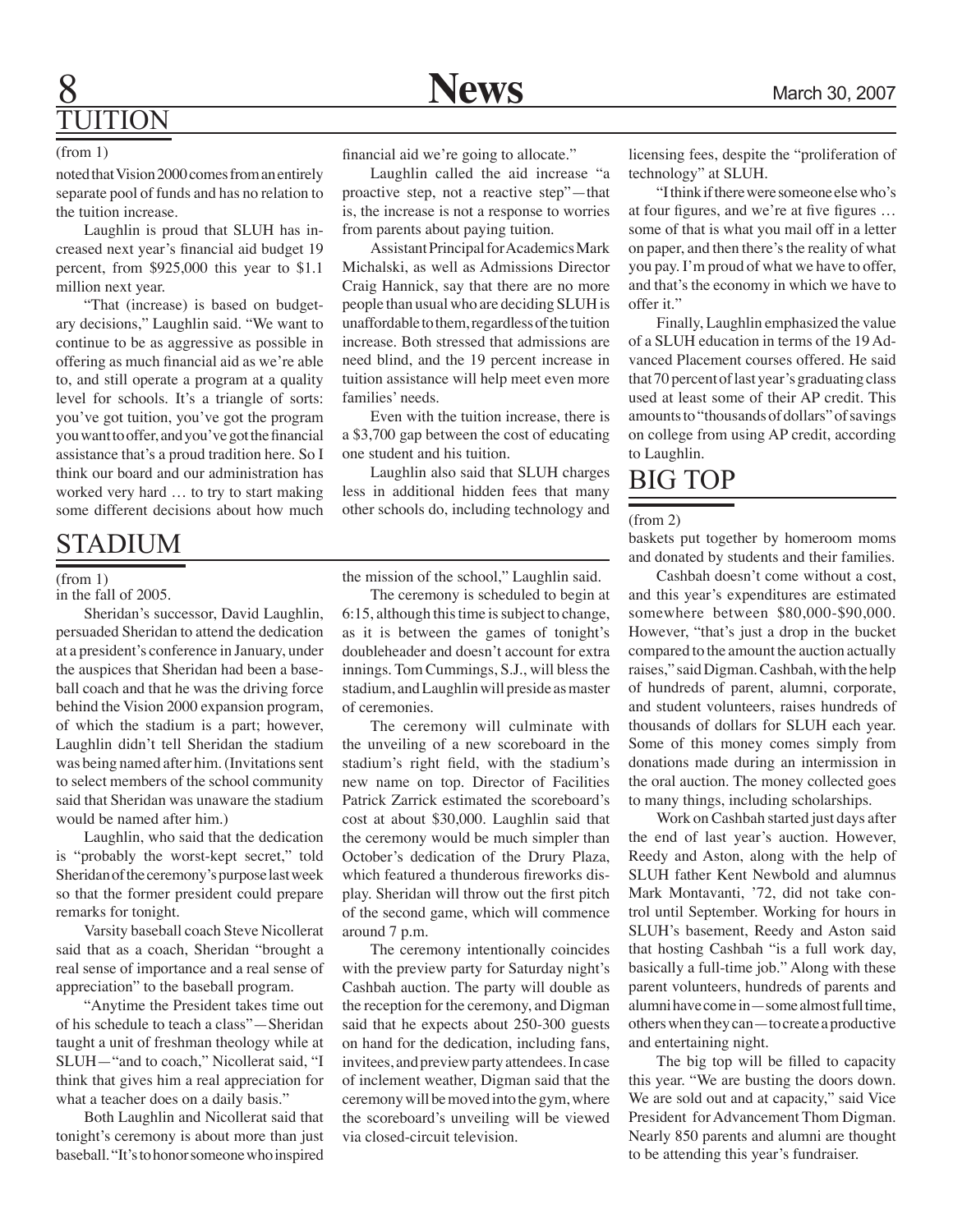# March 30, 2007 **Feature** 9 Ultimatebills overcome bad calls, missing players to start 3-0

## **Matt Hubbard Photography Editor**

The St. Louis University High Ultimate  $\blacksquare$  Frisbee team started its season by going 3-0 in their first three weeks.

The Frizzbills faced Marquette High School team first. Last year, the Marquette team crushed the Jr. Bills and went undefeated in five games. Luckily for the Ultimatebills, Marquette lost most of its star players to graduation, and the Jr. Bills were able to win 15-8.

Near the end of the game Marquette became desperate and began making questionable calls, since the game is self-refereed, including a call that robbed a touchdown from junior Kevin Grosch.

Later, captain Andrew Austermann made a dazzling sliding catch that carried him out of bounds. The Ultimate rule is that if the first impact is inbounds, then the catch is fair. Another Marquette player attempted to call Austermann out, but Austermann wouldn't let that fly and called himself in.

In week two of the Jr. Bills' Ultimate season, they went up against the Francis Howell Central (FHC) JV team. This game required the team to trek out to St. Charles. Team captain Matt Hubbard showed up a half-hour before game time, but it was ten

minutes after game time before he was finally joined by enough players for a starting lineup. FHC could have begun assessing points for the Huck'n'runbills' tardiness but decided to give the Bills a little clemency. For the few points, the Jr. Bills had to play "savage," or

without subs, until two more players showed up to relieve some of the thirsty players.

Despite the lack of subs (FHC had over ten subs) and the heavy winds that tossed the disc around, the Discbills won 15-4.

The third week of the season set the Undefeatedbills against Kirkwood High School's team. The game took place on the new soccer field. The game seemed to be a polar opposite to the FHC game as the Jr. Bills had over ten subs and Kirkwood played

photo by matt hubbard

with only one, but the game won, this time

Te a m moderator Tom Broekelmann commented, "This year

ended with the same outcome as the week before, as SLUH with a score of 15-5.

**Senior Kevin Stephenson breaks the loose Cup defense thrown by the Marquette team.**

players."

TQbills sink<br>Pirates' ship

## **Rory Faust Reporter**

The Jr. Billiken volleyball squad trekked to Pattonville to take on the Pirates this Wednesday. In their season opener, the Jr. Bills easily handled the Pirates in a two game, 25-14, 25-16 match, despite not playing their best volleyball.

Leading the team to victory were sophomore Mike Adams and junior Pete Hock, with eight kills each, and junior setter Justin Cole, who had 24 assists.

The team looks to improve on teamwork and match intensity as the season progresses. With development in these two areas, they can become the dominant team in the region.

Next week the Jr. Bills play three games in a row, starting on Monday against Chaminade, with the home opener on Wednesday the 4th versus Parkway Central.

# Druids claim Priory tourney title

### **Andrew Puliam Reporter**

The St. Louis Druids, including 10 starters from St. Louis U. High, has had a very succesful season to date. Comprised of students from SLUH, Vianney, CBC, and DuBourg, the Druids are led by senior captains Ryan McDonald and Dan Wachter.

The season started off with the Priory tournament. The Druids, not letting the harsh conditions impair their game, beat the Chaminade/Kirkwood team to face Priory in the finals. The Druids had beaten Priory in pre-season play, but they proved to be a much tougher team than before. Thanks to great defense, and a very long run from Vianney's Pat Ryan, the Druids clinched the championship, starting off the season on the right track.

The next game was against Eureka. Playing in conditions as terrible as those **see THYROID**, 14

at the Priory tournament, the Druids found themselves fighting for every yard. With mud up to the ankles engulfing most of the field, getting the ball out to the backs for long runs proved very difficult, and the offense relied on short runs.

we're getting a lot of help from some fairly inexperienced players. They've been able to pick up the fundamentals of the game and provide great support for our more seasoned

SLUH senior Adam Hilterbrand, nothing short of a brick wall, has not only been a strong presence on defense, bringing down anything that comes near him, but has also been a tremendous help on offense, driving through hordes of players and being key to short field gains. Eureka fell to the Druids 12-5, giving the Druids an undefeated record in the opening weekend.

Nick Godfrey said confidently about the rest of the season, "We're going undefeated."

The next game showed the potential of the Druids. Following a tough game against Eureka, the Druids steamrolled the Chami



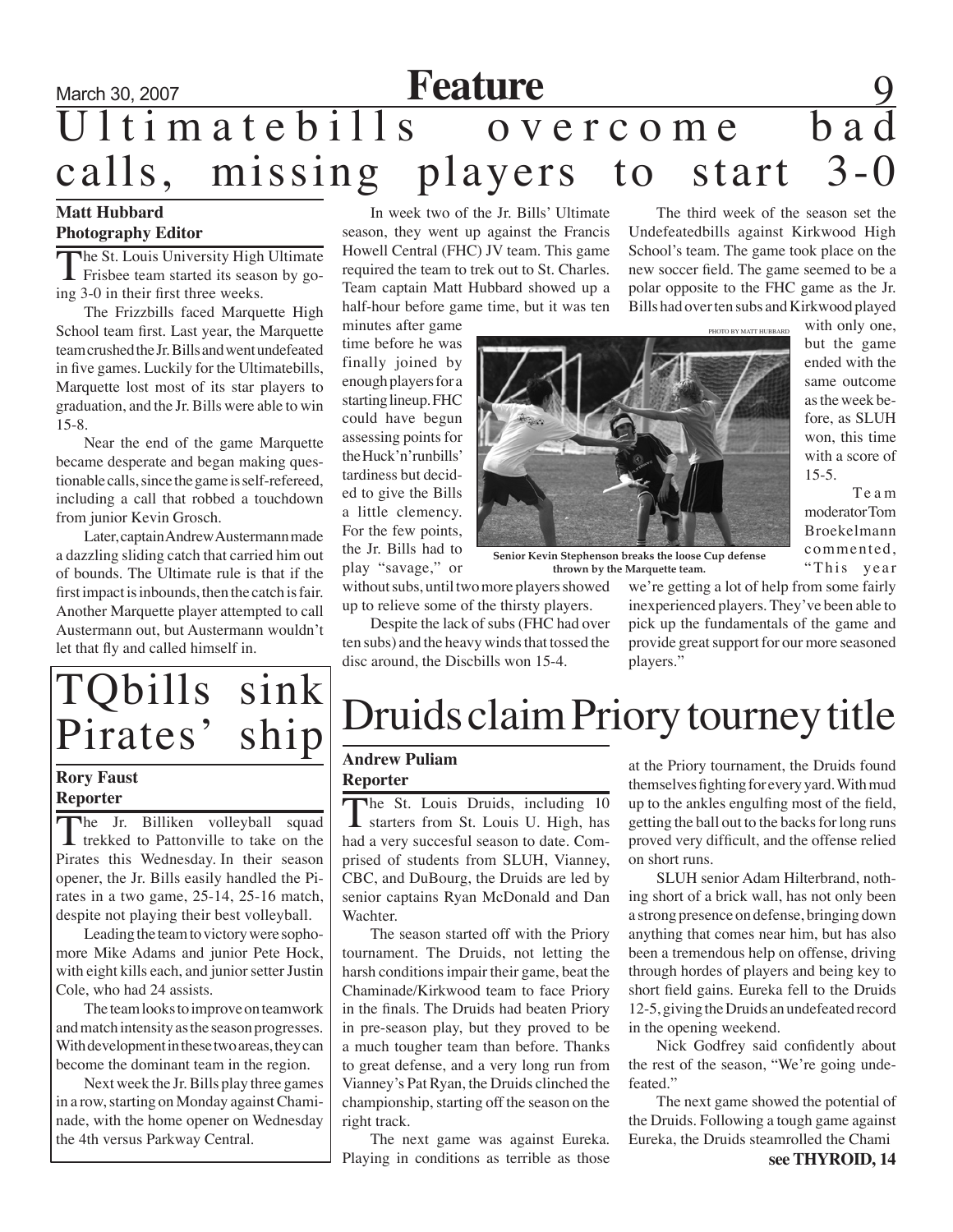**10 News** March 30, 2007

# *PN* dominates in bashball

## **Michael Kirner Reporter**

The STUCO vs. PN bashball game was **I** played on the football field on the last Tuesday of the 3rd Quarter in front of a very small crowd. The game started out in a fierce deadlock that only a rivalry of this magnitude could generate. While PN frequently found the ball slipping from their fingers into the hands of STUCO, STU-CO found it difficult to capitalize on their early opportunities. It was a while into the half before Jim Heafner, leader of the senior class and sworn slayer of PN, broke through the wall of Matt Hubbard for the first goal of the day. PN followed up with a quick transitional offense, quickly passing the ball into STUCO territory before STUCO was set on defense. Nevertheless the speed of defenders Paul "feral" Merrill and Chris deDominate caught the snooze editor Charlie Landis and tagged him before his throw, thus rendering his wouldbe goal useless, and leaving the score 1-0 at the half.

Really the PN didn't stand a chance and was lucky to hang so close to the greatness

# Lacrosse de-

## **Austin Klages, Sean Landgraf Reporters**

On Wednesday, March 14, the Jr. Bills<br>Started off their lacrosse season with a shutout conference victory against Wentzville. Junior Jack Reichenbach led the team in goals, scoring four against the Indians. Goals were scored by several other team members, including captain Paul Heffernan, making the final score 16-0. SLUH's defense shut down Wentzville, allowing them to have only two shots against goalie Zach Schmuke.

 Though they have only played one game, SLUH is ranked number one in Missouri by laxpower.com. With the proper motivation and leadership, the team can go all the way.

See page 14 for results of last<br>night's game against the Gray's See page 14 for results of last Lake Rams.

of STUCO for so long. STUCO came off the sidelines with a fresh torrent to break PN for good. The brothers Heafner contributed more goals to STUCO, with help from Matt "the sniper" Rice and a self bash from Paul Merrill (which doesn't actually count as 2

points, it's really just more insight into the control of the game that STUCO held). Yes, PN did end up breaking the shutout with a 3 vs. 2 break away in the 2nd half, but while Tom O'Keefe may think he's slipped a goal past the grizzly Michael Kirner, everyone else knows he was tagged, twice, and only one goal that counted got into STUCO's net.

Like any STUCO vs. PN bashball game harsh words and aggression were abundant, but kept civilized. After all it's just a game, right? Not exactly. So much hinges on these bragging rights games that it isn't allowed to go down without some type of drama. In the end some said the score was 6-1 STUCO, others 9-1 STUCO, still other extremist PNers will go with 4-2 STUCO. The important thing is the common ground amongst these different scores. STUCO won, and always will.



**Just as the gallant and dashing Spartan king Leonidas staved off the savage attacks of the animalistic Persian hordes in the modern cinematic classic** *300,* **so** *Prep News* **Editor Charlie Landis (with beautifully flowing locks, center) holds off the STUCO mob, who didn't even have the decency to wear shirts.**

# feats Wentzville  $\begin{bmatrix} T e \text{ n n i s} & w \text{ i n s} & o p e n - \ e r & o v e r & C | a v t o n \end{bmatrix}$ Clayton,  $6-1$

## **Nathaniel Hogrebe Reporter**

The St. Louis U. High tennis team<br>opened its 2007 season with confidence on Wednesday with a 6-1 victory over the perpetually tough Clayton squad.

Abe Souza began the day with a 6-0, 6-1 win over Clayton's top player. Nathaniel Hogrebe and sophomore Gabe Vitale quickly followed with a straight set doubles victory after falling behind 4-1 in the first set.

The rest of the team, however, experienced a bit more trouble with their Clayton opponents. Freshman Joe Murphy-Baum lost his singles debut in straight sets while the Tennisbills split sets in each of the remaining four matches.

Displaying their mental toughness, the top two doubles teams fought back to clinch the two remaining points needed to defeat

the Clayton team.

The Federerbills did not stop there, claiming the two remaining singles matches in three sets.

The highlight of the day came during a marathon match lasting two and a half hours when A.J. Koller came from a 5-0 deficit in the third set to win 6-4, 1-6, 7-6.

The tennis team continues its quest today at 4 when it battles McCluer North at Dwight Davis Tennis Center in Forest Park.

# Quote of the Week

"Life is to be lived, not controlled; and humanity is won by continuing to play in the face of certain defeat."

— Ralph Ellison, *Invisible Man*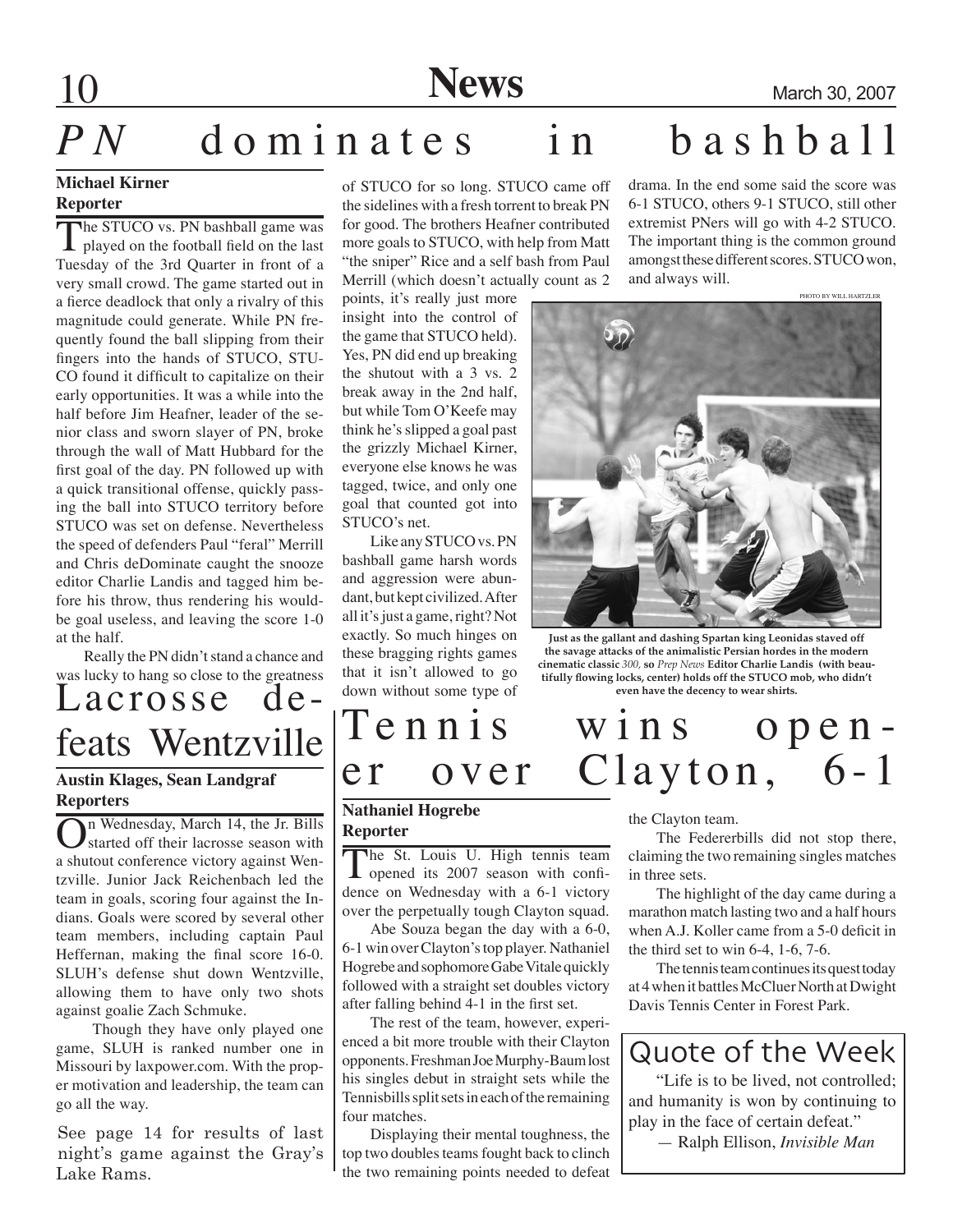# First-ever SLUH student exchange to China

## **Special to the** *Prep News* **Zach Linneman, Kris Sirevaag, Matt Venker**

*Editor's note: Our school has hosted Chinese foreign exchange students from the Nanjing Foreign Languages School for ten years. This year, for the first time, Dr. Ching-Ling Tai led three students on a two-week trip to this school to make the exchange program mutual. Dr. Tai already organizes and leads a bi-annual trip to China during the summer, but her newly created one is oriented around studying rather than tourism; students were not allowed to speak English and lived with a Chinese host family for the duration of the trip.*

In line with Dr. Tai's famously strict and academic demeanor, we went to school six days out of the week, with half-days on Saturdays but most days until 5:00 p.m. This is the normal schedule at "Nan

Wai" (Nanjing Foreign Languages School's nickname.) We attended classes ranging from Ancient Chinese Literature to Chinese Opera Class, which had its very own French-, Italian-, English-, Chinese-speaking opera-singing teacher. We also visited famous historical sites in Nanjing, such as Confucius' Temple and the Presidential Palace, led by Chinese students

Learning

occurred outside the classroom as well. It had to. Every meal and social

interaction was a small Chinese quiz. After a few days, we all had an "A" in using Kuai Zi (chopsticks). One day, Zach was dropped off by the bus, alone, nearly, he felt, a mile from his host-family's house. When he finally made it back, his host father informed him that there was a second apartment with the same name as the one that he had scribbled in his little notepad.

All of our host families had very comfortable rooms for us, but we had to get used to Chinese beds. Chinese believe that for good posture the mattresses should be a hard plank of wood. Kris said that he woke up that first morning cold, still tired, and stiff from the fourteen hour plane ride and the hard bed. By the end of the trip we became used to the bed more.

Breakfast in China was very different. We were given more than one sees on a table for breakfast. In fact, every meal we were always given too much to eat. No matter how much we ate our host families always seemed to have more and more. We also tried many new dishes. Including fish heads, Chinese chicken noodle soup (that had mushrooms instead of noodles and a whole chicken feet and all in the bowl), and roadside Chinese barbecue. The roadside food is the Chinese equivalent to fast food, it's no good for you but it tastes really good.

Each day in China was different. One day we went ice skating in an Olympic Center, the next we were in Chinese physics class.

Although we never took a test, got a grade, or did any homework we did try to understand the students and teachers. After all, the reason we went to China in the first place was to study and improve our Chinese.

The biggest difference in everyday life was the traffic on the streets. Every day Matt and Kris took the bus and Zach rode a bike to and from school. No students had cars, only bikes. The streets were always full of people. Cars drove fast and wove between other

> cars while people on bikes expertly navigated through the crowds. The crowds were also huge. Imagine after a Cardinals' game when everyone is trying to get out of the stadium at once, now visualize that everywhere all the time. That is China.

> Matt stated that before our trip, it was impossible to imagine what living in China for two weeks could possibly be like; not only had he never been out of the country prior to the day we left, but he had never even seen pictures of what Nanjing looked like.

> When we arrived he was more or less blown away by how beautiful

China is, and how different city life in Nanjing is compared to St. Louis. Instead of walking down barren streets in St. Louis, you would pass by dozens of trees and flowers every city block, not to mention the scenic rivers flowing in and out of the city, and the mountains just outside the city. The city itself was also rather impressive. Not only are there plenty of ancient structures remaining from the Ming dynasty (and some parts even before that) to give you a chance to see historical parts of China, but also more modernized places to have fun. Even the days we didn't take any trips, but rather spent all day in class, were interesting and fun.

By the end of the trip we were telling jokes in Chinese and citing appropriate Cheng Yu (Chinese idioms). Zach felt especially proud of his Chinese when he was able to come up with an idiom while out to a fancy dinner the last night in Nanjing: "Chi de ku zhong ku, fang wei ren shang ren" (literally, "Once you have experiened the bitterness among all bitterness, you will become a person above people"). We were eating a chicken dish seasoned with Chinese vinegar!

The two weeks seemed to pass by like two days. We had only just arrived and began understanding Chinese culture before we

**Senior Zach Linneman rings a large bell during the China trip.**

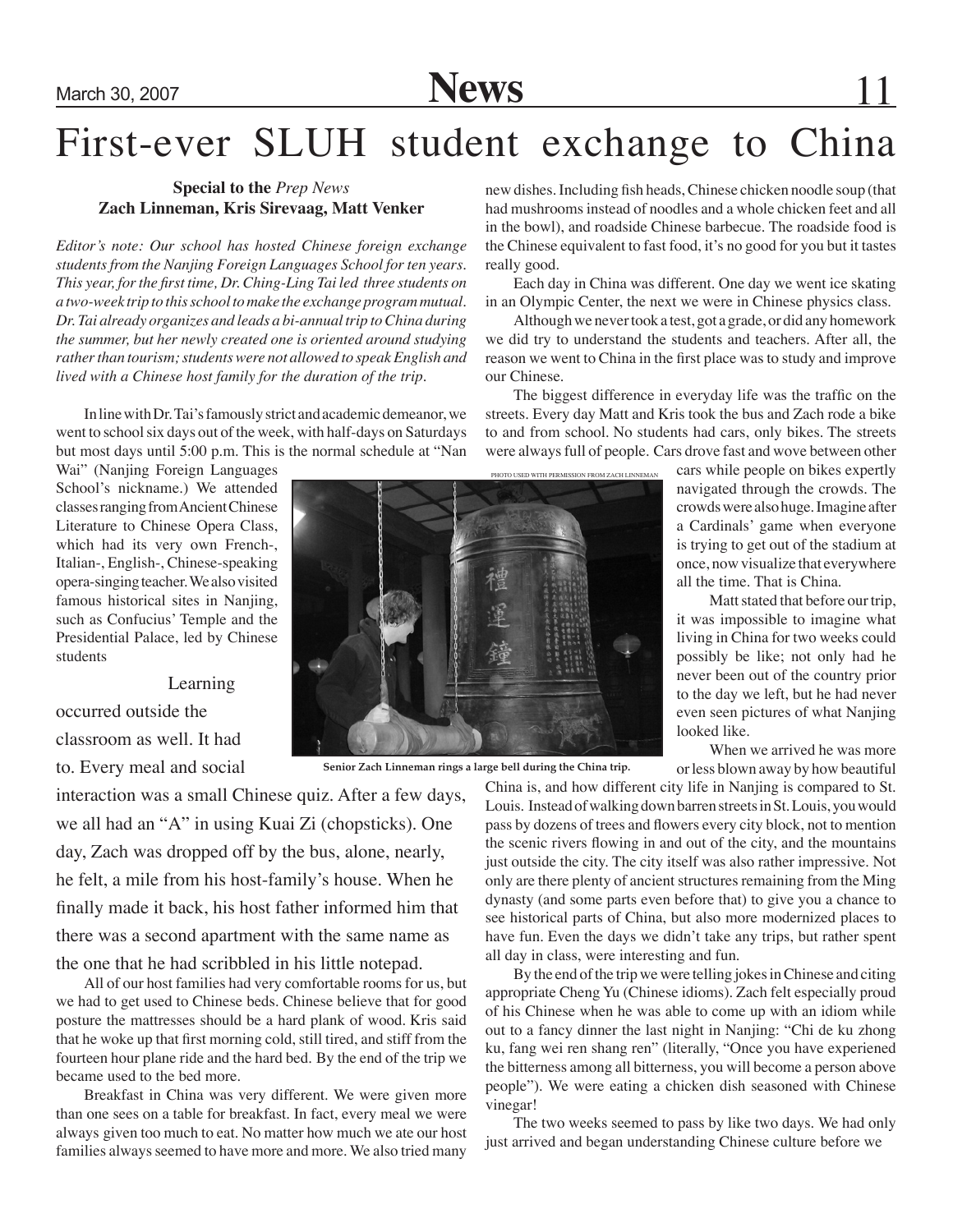

(from 3)

boundary between those two (classes). I know we have kids on the low end of income, (and) we have lots of families at the top end probably, and I would think the average is more so on the border between middle class and the upper middle class."

Science teacher Charlie Busenhart said, "If middle class is based upon the percentage of income earned in the United States I would say we have more people in the *uppe*r middle class than we had in the past."

According to Baudendistel, "The student body is definitely more affluent than it was 15 or 20 years ago."

Santel said, "Generally, everyone is more wealthy (now) than back when I was a kid (in 1976)." In 1976, tuition was \$700, which translates to \$2533.80 in today's dollars. Said Santel, "(The tuition then) was quite a stretch. ... It's never been cheap." He said of the current economic makeup of SLUH compared to 1976: "I think it's similar." He also said, "I hope (SLUH) is for all classes ... I hope it's for lower income, middle income, ... I wouldn't call it a rich kids school."

Houlihan said of SLUH trending more towards the upper class, "It's very difficult to explain, are there differences (in class) today? I have a gut feeling that there are, because I think it is true that we're squeezing the middle class."

Houlihan proposed that SLUH raise the tuition for every student to the actual cost of attending, and then offer all of the money generated by the endowment as aid for those who need it. "Obviously, do the math, you've got 1000 people, (and) at 3600 bucks (the subsidy that each student currently receives from the endowment) a pop, that's a lot of money. Now, what if (all of) that money were available for scholarship? Would that change the nature of the school?"

Houlihan explained that charging the entire cost to everyone would allow for those who could pay more to actually pay the entire cost. Adding the additional \$3,600 subsidy from every student would also increase the amount of money available for aid, allowing more families who could not afford \$13,000 or \$10,000 to receive more aid. "I'm not saying that's the (entire) solution," he added.

Houlihan said of his proposal, "I think it would squeeze the middle class less, (but) you've got issues there (where) some people might not want to take aid; they want to pay their own way."

Busenhart mentioned that in his experience on the budget committee, families were sometimes reluctant to take aid from the school because of a "pride factor."

According to Assistant Principal for Academics Mark Michalski, who coordinates work grant and financial aid for students, \$975,000 of aid was given out to students this year. He said that recently, there have been "fewer students who qualify for aid" than in the past. Normally, the average rate of students who receive aid is around 25 percent; this year it is 22 percent. However, Michalski said that there is "no significant change in the type of student that's applying for financial assistance," and that there is "great socio-economic diversity" at SLUH.

Michalski said that from his viewpoint, he cannot detect a class shift at SLUH. According to Michalski, "We run the continuum here."

Director of Admissions Craig Hannick also said that he has not seen a significant shift in the wealth of the pool of applicants.

Said Digman, "We continually make the statement and we stand by the statement that if a young man is academically qualified to come here we will work like crazy to make sure that it is affordable for that family, and we provide significant amount of financial assistance in order to help those families that are struggling to try to afford an education at St. Louis U. High."

He added that V2K does not make attending SLUH more expensive. "There's a supposition that what were doing through V2K elevates us into a higher bracket. That's not the case," Digman said.

Santel said that the new facilities are not meant to be used by just wealthy students, because, "It's not just wealthy kids who want nice things." He also mentioned that during previous expansions at SLUH, such as the addition of the library, gym, and theater, there were always people who thought the new buildings were too expensive or unnecessary.

A quote from former SLUH president Robert Costello (1992-1997) used to appear on the SLUH website. Costello stated that his proudest moment as president was handing a diploma at graduation to the son of one of St. Louis's wealthiest executives and then to the son of a cab driver. This quote no longer appears on SLUH's homepage. With the current changes to the school, has this balance of cab driver's sons and executive's sons shifted? Will the new V2K facilities already in place, as well as the Student Life Center, change this demographic even more? As the wealth gap in the world widens and the middle class slowly shrinks, it is important that SLUH, a school committed to social justice, remains a place known for its academic excellence for all classes, not its multi-million dollar facilities.

# SCHUMACHER

### (from 2)

the Jesuits. I've been thinking about that for a couple of years and been asking the Jesuits here (at SLUH), and I think that would be the place for me."

Schumacher has embraced the idea of college, as he visited nine different schools over spring break. Among these schools, he cited the University of Notre Dame, Washington University in St. Louis, and the University of Chicago as the frontrunners, as well as Vanderbilt University, which he has yet to visit. Schumacher has also looked at Ivy League schools.

Schumacher said, "The problem is that almost none of those schools give academic scholarships and they're all really expensive."

*Hal Deuser (former SLUH dad) from Commerce Bank will be here next Tuesday, April 3 to educate anyone interested—including parents or alums—on various college savings plans at 3:15 in the Currigan Room.*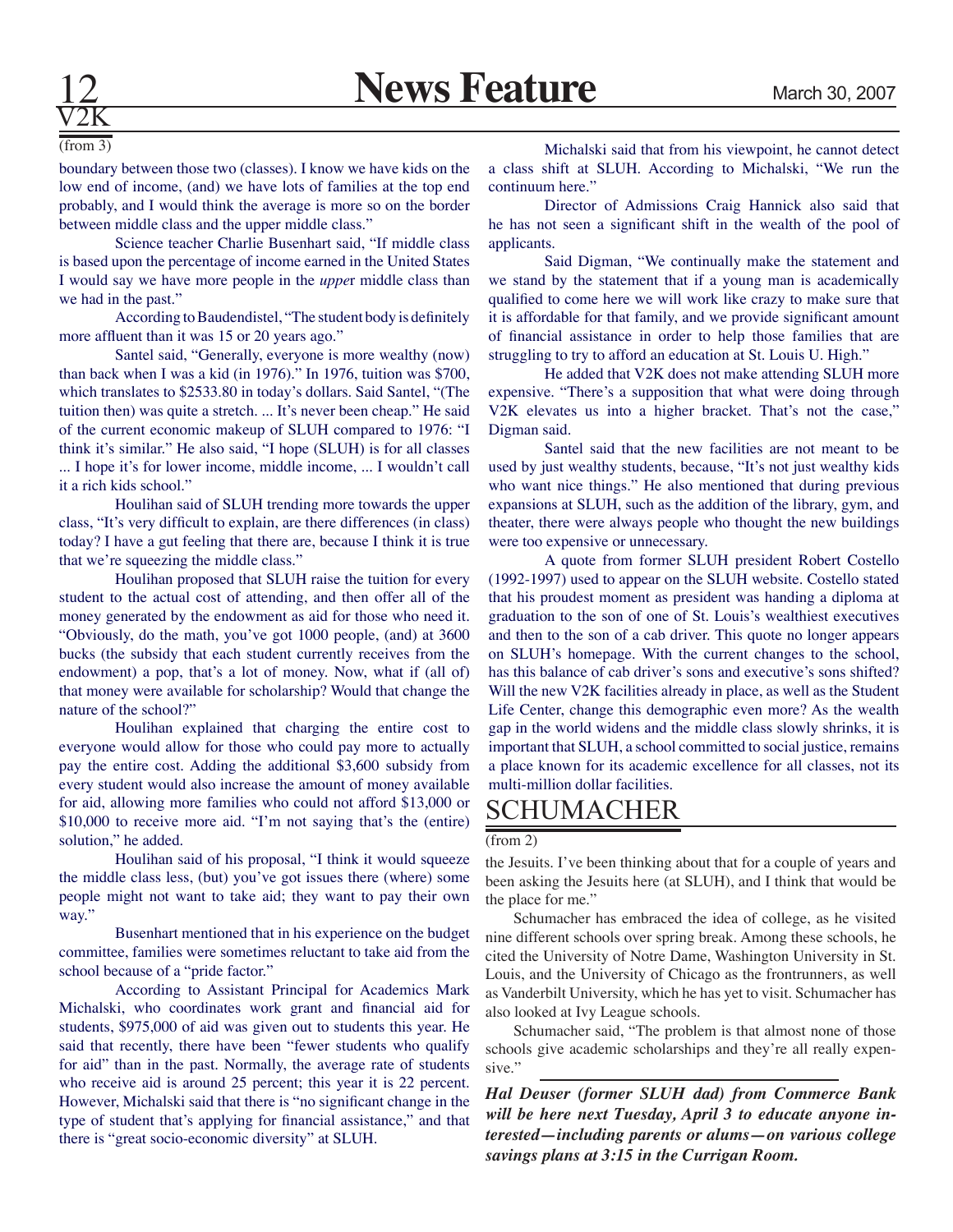# March 30, 2007 **News** 13 JUPITER

### (from 5)

at first. Nicollerat called the forced balk, in which Aston attempted to catch the pitcher off-guard (and thus force a balk, which would allow Belgeri to score) by leaving for second while the pitcher was still on the mound. No balk was called, and Belleville tagged Belgeri in a rundown for the final out. Nicollerat, though, saw a balk and argued the call—but to no avail.

After a Belleville pitching change to start the fifth, Eagleton lined a single on his first pitch, starting a rally that brought home three more for the Ecksteinbills. Catcher Josh Cole earned two of the RBIs by curling a double inside the left-field line.

Rain postponed the Sheridanbills' Friday game against DeSoto, resulting in a double-header last Saturday: the make-up versus DeSoto and a previously-scheduled match-up with McCluer North. On a perfect day to play two, the Jr. Bills defeated DeSoto 12-5 and closed the evening with an 8-0 win over McCluer.

In game one, the LouisvilleSluggerbills jumped out early, scoring five runs on five hits in the bottom of the first. Rabe ignited the rally with a lead-off walk, and off-the-wall doubles by Brennan and junior Dan James kept the fire burning.

DeSoto became the first team to score off SLUH in the top of the third with a string of three hits on Andrew Balzer. The Omahabills replied with two of their own in the bottom of the frame, highlighted by Brennan's second extra-base hit of the day—an RBI triple over the center fielder's head.

DeSoto lingered, however, and managed three more runs in their half of the fifth, thanks largely to two walks from junior pitcher Chris Dreste and a throwing error by Eagleton. Again the Jr. Bills fired back, though, posting a five on the scoreboard in the bottom of the inning. DeSoto errors facilitated the rally, which climaxed as Eagleton avenged his fielding error with a base-clearing, 3-RBI triple to left-center. The C++bills held on for the 12-5 win.

The Stars of McCluer North seemed to pose the first real threat to SLUH, as they became the only team (so far) to hold SLUH scoreless through at least two innings. In fact, Stars' pitcher Zack Doyle kept SLUH at bay for 3 1/3 innings, escaping jams with well-

timed strikeouts in the second and third. In the fourth, though, pinch hitter Jason Bradley hit a two-run single to put SLUH ahead and drive Doyle from the game.

Valiant as Doyle's effort was, he could not approach Gabe Pilla's dominance on the mound. Pilla surrendered only two hits and a walk through his six innings of work, dimming the Stars on a beautiful Saturday night.

"(Pilla was) excellent," Nicollerat said. "We made a (pitch-selection) adjustment after the first inning. … I thought that helped, but Gabe was the one who had to do it. He's out there on the mound; he's making the pitches. He kept the ball extremely low, and Josh (Cole) called a nice game."

The LosAngelesAngelsofAnaheimbills blew the game open in the fifth, putting up five runs in inning five for the second time of the day. Brennan continued his hot night with a two-run double right on the right-field line, and Belgeri added his own RBI double. Eagleton crushed a 2-2 pitch to deep center, just missing a dinger, but had to settle for a sac fly and an RBI.

Nicollerat commented on Brennan's success in the DH spot: "Wow, he's popping the ball. He's really hitting the ball hard. He's a really big bat in our offense."

The AmericanFamilybills tacked on one more run for good measure in the sixth, completing the 8-0 shutout.

SLUH opened their 2007 season on a cold, rainy Tuesday not fit for spring break as Gateway Tech visited on Mar. 20. Pilla started on the mound and appeared in trouble, loading the bases with two outs. He managed the key inning-ending K, though, and SLUH tyrannically controlled the game thereafter.

In an eternal bottom of the first, 13 bases on balls helped the Walkmehomebills to a 17-run frame—a tally so huge it did not come close to fitting under the "1" column on the scoreboard in right center. SLUH scored seven more in the bottom of the second, this time based mostly on their three doubles and three singles. (There were two more walks, for the record.) Gateway somehow managed to hold the Doubledigitbills to a goose egg in the third, but the 24-0 damage was so bad that Nicollerat surrendered SLUH's at-bat in the bottom of the fourth, allowing Gateway

to hit for six straight outs. The result was a quick 1-2-3-4-5-6 "inning" and the end of a painstaking game to watch, thanks to the mercy rule.

In going 5-0, the SLUH pitching staff has been impressive, surrendering just five runs in five games for a 1.13 team ERA. "Our pitching has been around the plate, and they're changing speeds well," Nicollerat said. "If you don't walk anybody, and you're not making any errors, they've got to get three hits to get a run. And there've been two or three or four innings where they've had two hits, but they haven't got the third one. And that's what we've got to be able to do … make the other team string together three hits."

Even after a quick start, Nicollerat still looks to improve. "It's a long season," he said. "We can get better everyday. Every time we go out to practice is a chance to get better."

The Jr. Bills resume play tonight as they host the SLUH Classic. The game will start after SLUH dedicates the stadium to former president and C-baseball coach Paul Sheridan, S.J. The tournament continues tomorrow, with SLUH's games at 10:30 a.m. and 12:00 noon.

# OFF THE DEEP END

(from 5)

 Heafner commented, "We look forward to new competition in Chicago. Latin School of Chicago should be a very tough game."

 On Tues., Apr. 3, the Jr. Bills will play one of the more important games of the season when they face off against the talented DeSmet Spartans at 7 p.m. at Chaminade. It will be a good indicator for how the rest of the season will go, and it will be a game the Jr. Bills will need to win. Please come Tuesday and cheer the Jr. Bills on against these talented rivals.



The Volleyballbills defeated Oakville 25- 16, 25-21 last night. The team was able to come out strong and maintain high intensity throughout the match. Junior Pete Hock had ten kills and Rory Faust contributed nine kills. Tyler Caldwell finished the match with a decisive kill.